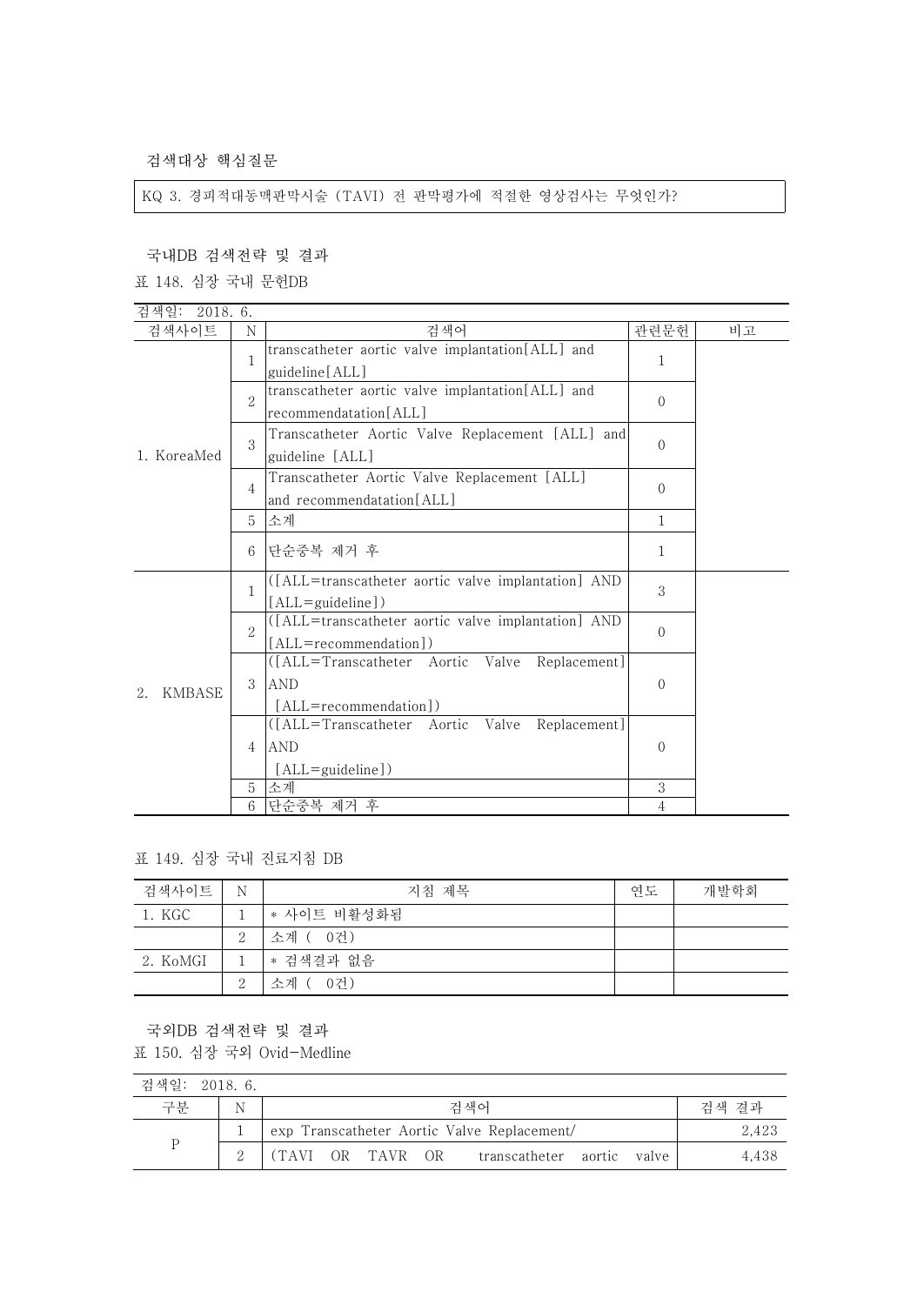|      |   | implantation).tw.                                                                   |         |
|------|---|-------------------------------------------------------------------------------------|---------|
|      | 3 | 1 OR 2                                                                              | 4,996   |
| 검사   | 4 | (imaging or radiolog\$ or radiograp\$).tw                                           | 843,422 |
| P&검사 | 5 | 3 AND 4                                                                             | 439     |
| 지침필터 | 6 | (guideline\$ or recommendation\$).ti. or (practice guideline<br>guideline).pt<br>or | 99,091  |
| 종합   |   | AND 8                                                                               | 6       |

## 표 151. 심장 국외 Ovid-Embase

| 검색일:        | 2018.6. |                                                                                                       |           |  |  |  |  |
|-------------|---------|-------------------------------------------------------------------------------------------------------|-----------|--|--|--|--|
| 구분          | N       | 검색어<br>검색 결과                                                                                          |           |  |  |  |  |
|             | ᅩ       | 'transcatheter aortic valve implantation'/exp                                                         | 15,062    |  |  |  |  |
| $\mathbf P$ | 2       | (TAVI)<br>TAVR<br>'Transcatheter<br>OR<br>- OR<br>Valve<br>Aortic<br>Replacement'):ab,ti              | 12,497    |  |  |  |  |
|             | 3       | 1 OR 2                                                                                                | 87,922    |  |  |  |  |
| 검사          | 4       | <b>OR</b><br>radiograp*):ab,ti<br>radiolog*<br>(imaging)<br><sub>or</sub><br>or<br>radiodiagnosis/exp | 2,994,906 |  |  |  |  |
| P&검사        | 5       | 3 AND 4                                                                                               | 5,256     |  |  |  |  |
| 지침필터        | 6       | 125,895<br>guideline*:ti OR recommendation*:ti                                                        |           |  |  |  |  |
| 종합          | 7       | 30<br>$5$ and $6$                                                                                     |           |  |  |  |  |

## 표 152. 심장 국외 GIN

| 검색일: 2018. 6. |                                         |       |
|---------------|-----------------------------------------|-------|
| Ν             | 거 색어                                    | 검색 결과 |
|               | transcatheter aortic valve implantation |       |
|               | Transcatheter Aortic Valve Replacement  |       |

## 표 153. 심장 국외 NGC

| 검색일: 2018. 6. |                                           |       |
|---------------|-------------------------------------------|-------|
| N             | 검색어                                       | 검색 결과 |
|               | Transcatheter Aortic Valve Replacement    |       |
|               | "transcatheter aortic valve implantation" |       |